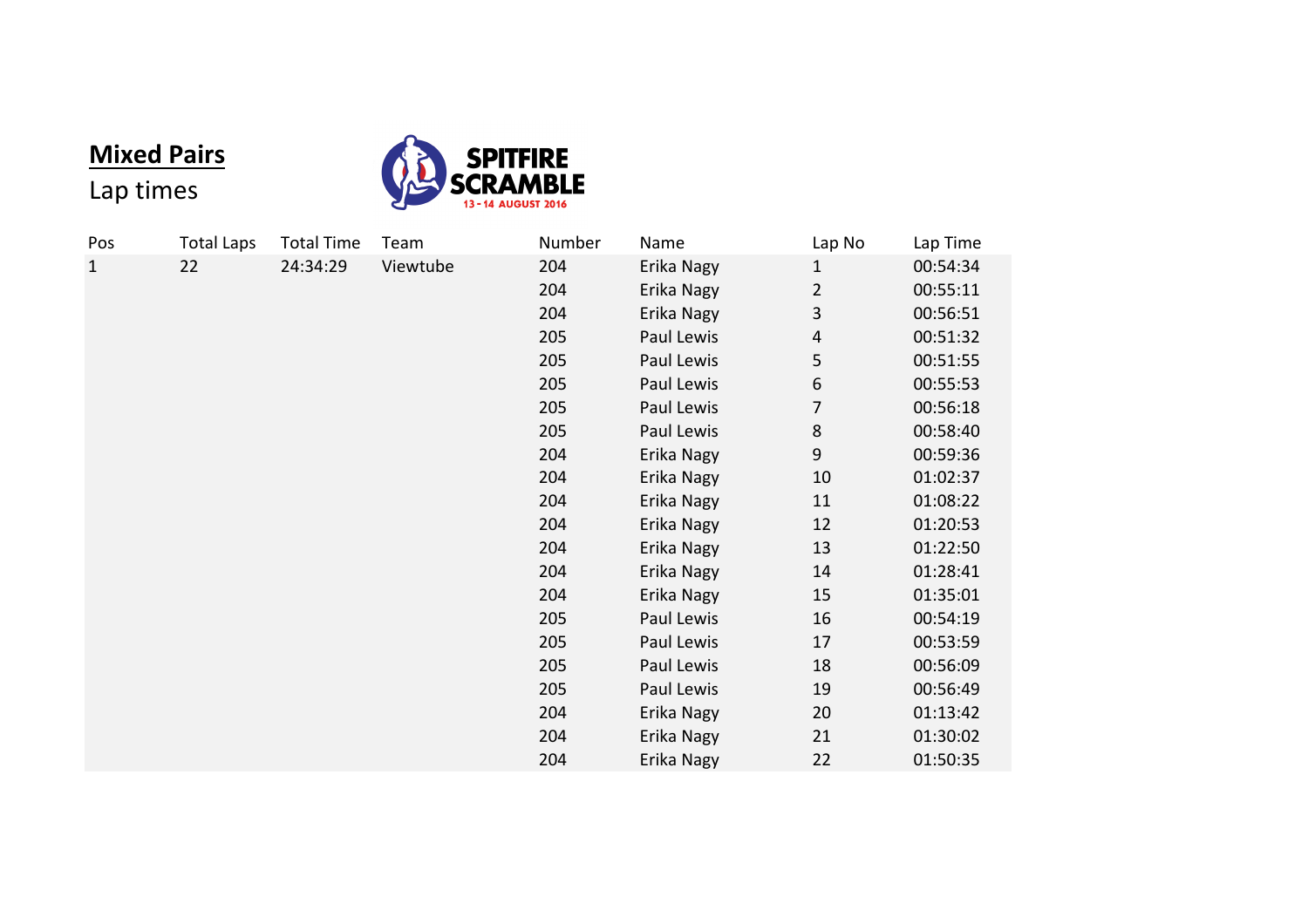| $\overline{2}$ | 14 | 21:15:30 | Team Alderwood | 217 | <b>Daniel Aldis</b> | $\mathbf{1}$     | 00:48:53 |
|----------------|----|----------|----------------|-----|---------------------|------------------|----------|
|                |    |          |                | 216 | Angela Isherwood    | $\overline{2}$   | 00:55:33 |
|                |    |          |                | 217 | <b>Daniel Aldis</b> | 3                | 00:51:39 |
|                |    |          |                | 217 | <b>Daniel Aldis</b> | 4                | 00:55:53 |
|                |    |          |                | 216 | Angela Isherwood    | 5                | 00:57:07 |
|                |    |          |                | 216 | Angela Isherwood    | $\,$ 6 $\,$      | 01:02:18 |
|                |    |          |                | 217 | <b>Daniel Aldis</b> | $\overline{7}$   | 00:53:47 |
|                |    |          |                | 217 | <b>Daniel Aldis</b> | 8                | 01:11:38 |
|                |    |          |                | 216 | Angela Isherwood    | $\boldsymbol{9}$ | 01:01:26 |
|                |    |          |                | 216 | Angela Isherwood    | 10               | 01:03:35 |
|                |    |          |                | 217 | <b>Daniel Aldis</b> | 11               | 01:58:48 |
|                |    |          |                | 217 | <b>Daniel Aldis</b> | 12               | 07:33:28 |
|                |    |          |                | 216 | Angela Isherwood    | 13               | 01:08:21 |
|                |    |          |                | 217 | <b>Daniel Aldis</b> | 14               | 00:53:04 |
|                |    |          |                |     |                     |                  |          |
| 3              | 11 | 22:48:38 | <b>DSSD</b>    | 912 | David Stuhell       | $\mathbf{1}$     | 00:43:31 |
|                |    |          |                | 911 | Samantha Doughty    | $\overline{2}$   | 01:00:18 |
|                |    |          |                | 912 | David Stuhell       | 3                | 00:45:44 |
|                |    |          |                | 911 | Samantha Doughty    | $\sqrt{4}$       | 01:27:50 |
|                |    |          |                | 911 | Samantha Doughty    | 5                | 01:59:55 |
|                |    |          |                | 912 | David Stuhell       | 6                | 00:59:08 |
|                |    |          |                | 911 | Samantha Doughty    | 7                | 03:03:48 |
|                |    |          |                | 912 | David Stuhell       | $\,8\,$          | 01:36:04 |
|                |    |          |                | 911 | Samantha Doughty    | $\boldsymbol{9}$ | 06:57:51 |
|                |    |          |                | 911 | Samantha Doughty    | 10               | 01:48:11 |
|                |    |          |                | 911 | Samantha Doughty    | 11               | 02:26:18 |
|                |    |          |                |     |                     |                  |          |
| 4              | 8  | 23:28:19 | Spontaneously  | 224 | lan Cooper          | $\mathbf{1}$     | 00:43:54 |
|                |    |          | Combustible    | 225 | Denise Lavery       | 2                | 01:06:32 |